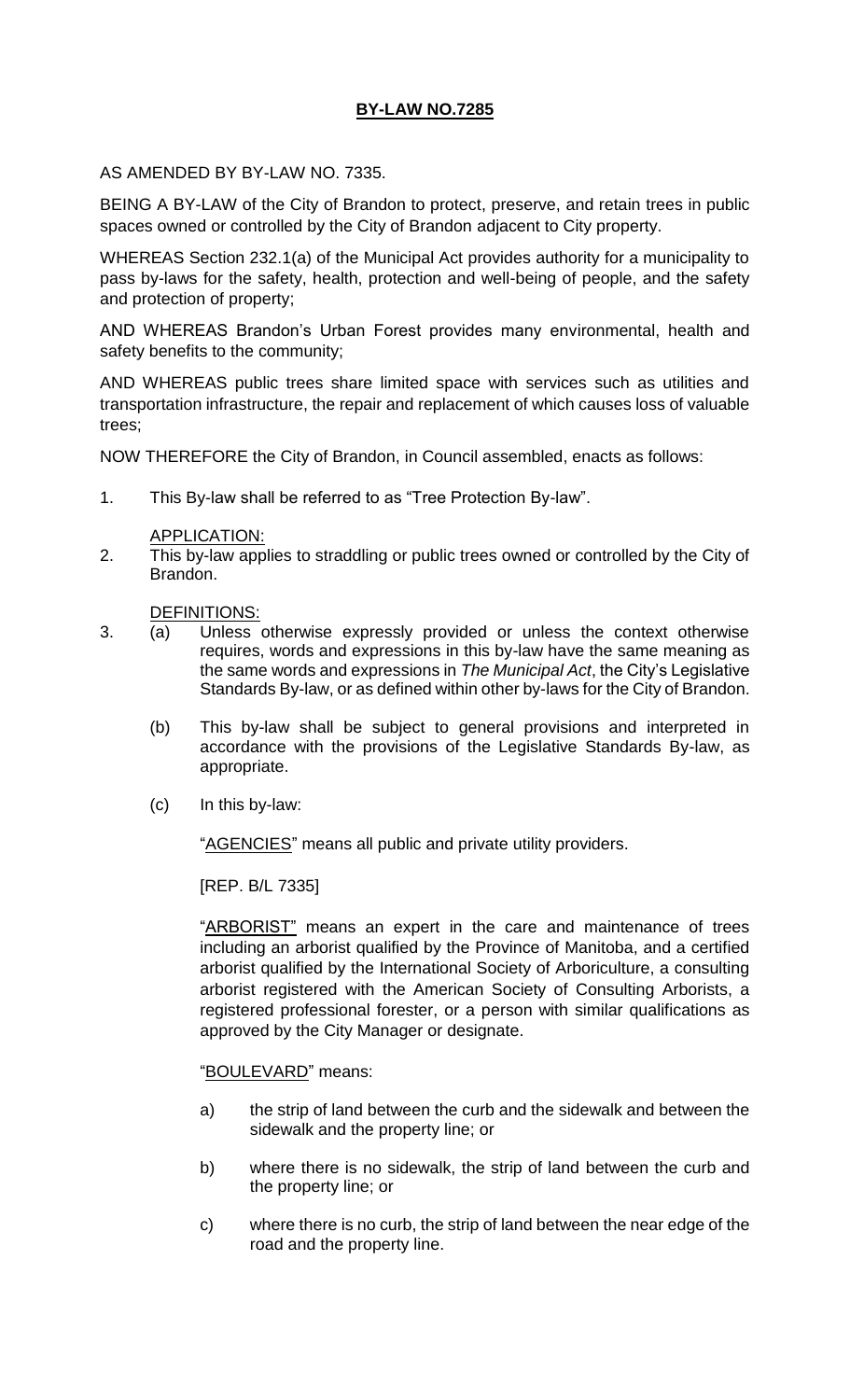"BUFFER STRIP" City Property set aside to provide an aesthetic barrier between adjacent land uses and prevent through sites.

"CITY" means the Municipal Corporation of Brandon, or the area contained within the boundary thereof, as the context requires. [EN. B/L 7335]

"CITY PROPERTY" means all land owned, controlled, or maintained by the City, including parks, boulevards, buffer strips, medians, streets, rights-ofway, and natural stands.

"DESTROY" means to cause major damage to a tree to the extent that it is considered necessary to remove or cut down the tree.

"DIRECTOR OF PARKS AND RECREATION" means the current Director of the City of Brandon's Parks and Recreation Services or their authorized designate.

"EMERGENCY PERSONNEL" includes fire rescue personnel, emergency medical providers, law enforcement officers, local authorities, and workers engaged in emergency repair to a Public Utility.

"ENFORCEMENT OFFICER" means a member of Brandon Police Service or a Bylaw Enforcement Officer of the City. [AM. B/L 7335]

"MAINTENANCE" means the care and maintenance of trees in accordance with established arboricultural standards and includes but is not limited to planting, pruning, inspection, cabling and bracing, treatments for insects and disease problems, watering and fertilization.

"MEDIAN" means that part of the roadway dividing the lanes of traffic moving in opposite directions, also known as centre boulevard, including traffic islands, lay-bys, and traffic circles.

"NOTICE" as referenced in this By-law, means a By-law Violation Notice issued with regards to an order requesting remediation of a contravention of this By-law."; [EN. B/L 7335]

"PRUNE" means the removal of specific branches for the purpose of preserving the health and appearance of a tree, and for public safety.

"PUBLIC TREE OR TREES" means a plant having a permanently woody main stem or trunk, ordinarily growing to a considerable height, and usually developing branches at some distance from the ground. This includes trees on City Property that have 50% or more of the main stem on a public greenspace, street, boulevard, and includes all parts, including the roots.

"ROOT CUTTING" means another type of physical injury that can significantly impact the health of a tree.

"STRADDLING TREE" means a tree partly on City Property whose main stem is more than 50% on private property.

"TREE PROTECTION POLICY" means the policy maintained by the City of Brandon's Director of Parks and Recreation Services setting out standards for protection of trees in the City of Brandon, and as amended from time to time.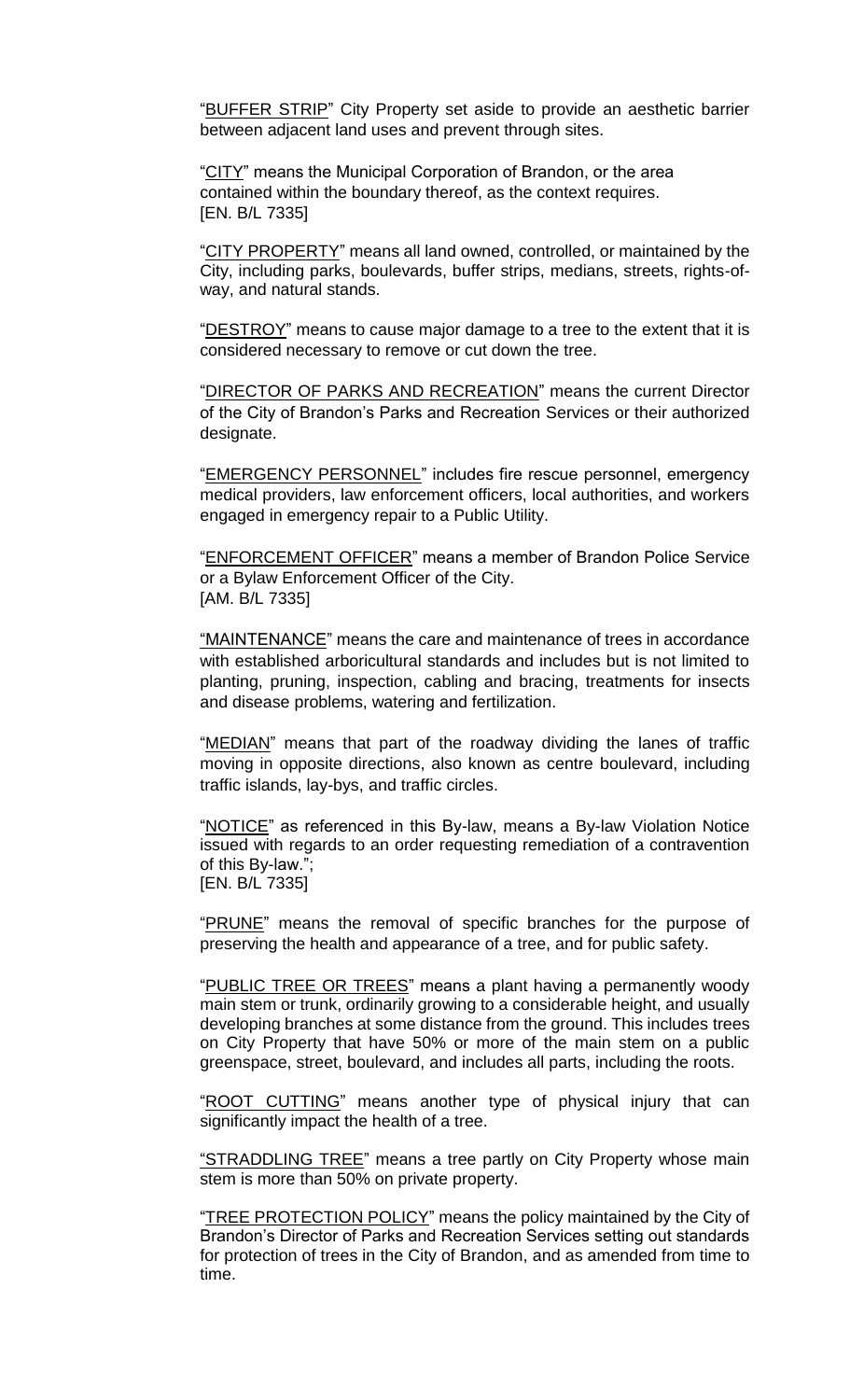"UTILITY" means a system or works including city owned and externally owned (fibrotic, hydro, gas, sewer and water distribution) used for public consumption.

# PART II: ADMINISTRATION

- 4. It shall be the responsibility of the Director of Parks and Recreation Services to administer and enforce the provisions of this by-law.
- 5. Only the City's Department of Parks and Recreation Services has the authority to remove, restore and replace trees on City Property. [AM. B/L 7335]
- 5.1 Requests made to Parks and Recreation Services for removal, restoration or replacement of Public Trees from residents, contractors, agencies and other City Departments will be carried out in accordance with the City of Brandon's Tree Protection Policy.
- 5.2 [REP. B/L 7335]
- 5.3 [REP. B/L 7335]
- 5.4 [REP. B/L 7335]
- 5.2 No person other than staff of Parks and Recreation Services shall remove or interfere with any protective barrier, structure or device on or around any Public Tree. [EN. B/L 7335]
- 5.3 The City's Parks and recreation Services may authorize the removal of any Public Tree upon receiving a written request from an individual, agency or City department, and upon giving due consideration to:
	- a. the reason for the request and the need for removal of the Public Tree;
	- b. any reasonable options that would not require the removal of the Public Tree;
	- c. the possibility of relocating the Public Tree; and
	- d. the historic, environmental or other intrinsic value of the Public Tree in its current location.
	- [EN. B/L 7335]
- 5.4 All costs association with requests made under Section 5.1 for maintenance or removal of a Public Tree for the following reasons:
	- a. Public hazard;
	- b. Interference with overhead utility infrastructure;
	- c. Disease; and
	- d. General tree care.
	- [EN. B/L 7335]
- 5.5 If the City's Parks and Recreation Services authorizes the removal of a Public Tree pursuant to Section 5.3, the party requesting removal shall pay:
	- a. the costs of removal and/or relocation of the Public Tree; and
	- b. the inventory and replacement cost of the Public Tree being removed, as determined by the City Arborist in accordance with the service standards in place at the time of removal, as established by the Parks and Recreations Manager.

[EN. B/L 7335]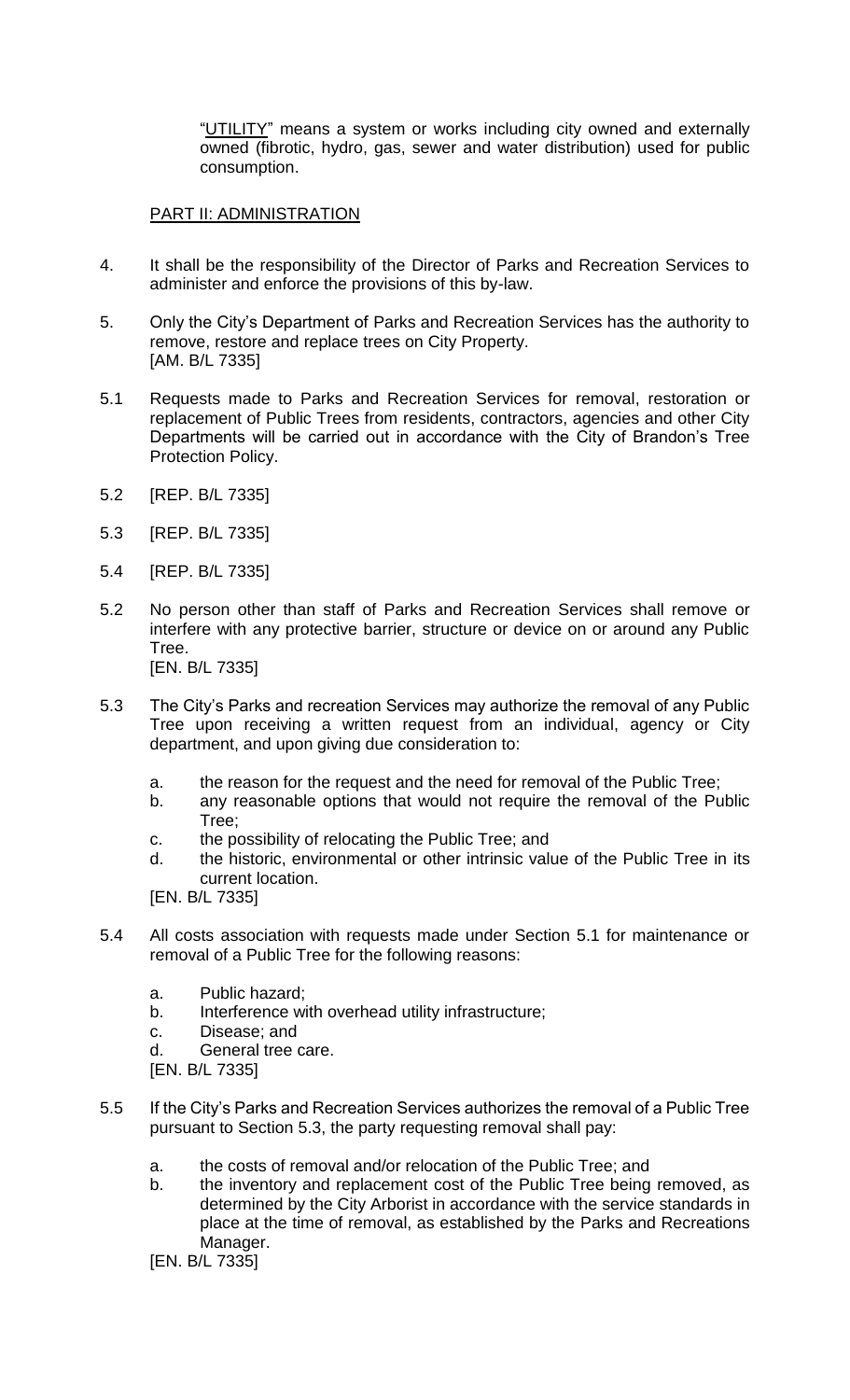- 5.6 For the purposes of Section 5.5, "removal" includes stump removal, cleanup and site restoration and "relocation" includes all necessary measures required to remove, transport and re-plant the Public Tree at another location. [EN. B/L 7335]
- 5.7 A person who is dissatisfied with a decision made by the City's Parks and Recreation Services pursuant to Sections 5.3 and 5.5 may appeal the decision to the By-law Compliance Committee of the City. [EN. B/L 7335]
- 5.8 All appeals must be made in writing and be submitted to the City Clerk within fourteen (14) days of receiving notice of the decision of the City's Parks and Recreation Services. [EN. B/L 7335]
- 5.9 Upon hearing an appeal pursuant to Section 5.7, the By-law Compliance Committee may uphold the decision of the Parks and Recreation Services or allow the appeal, with or without conditions. The decision of the By-law Compliance Committee shall be final and binding upon the parties. [EN. B/L 7335]
- 5.10 Fines and associated costs for damage and/or removal of a Public Tree shall be imposed as listed in the Compliance By-law. [EN. B/L 7335]

#### PART III: REQUIREMENTS

- 6. No person shall plant trees or shrubbery on City Property.
- 6.1 Notwithstanding section 6, trees or shrubbery may be planted on City Property for new construction areas provided prior written authorization has been obtained within the Development Agreement.
- 6.2 Notwithstanding section 6, trees may be planted on City Property on a case by case basis, provided prior written authorization has been obtained from the Director of Parks and Recreation Services.
- 7. All work performed on City Property in or around any Public Trees shall be carried out in accordance with the City of Brandon's Tree Protection Policy.
- 8. No person shall remove, cut, prune, treat with pesticide or destroy in any way a Public Tree.
- 8.1 No person shall remove the bark of any Public Tree or use or cause to be used an object of any kind to penetrate the bark of a Public Tree.

PART IV: EXCEPTIONS [EN. B/L 7335]

- 9. Notwithstanding Section 8 Manitoba Hydro may perform such pruning as necessary to comply with safety Regulations and to maintain safe operation of their services.
- 9.1 The Director of Parks and Recreation Services may order Manitoba Hydro to stop any pruning performed if appropriate arboricultural practices are not being followed.
- 10. Where removal or pruning of a Public Tree is determined to be necessary by Emergency Personnel responding to an emergency, such tree or part of it may be cut or removed without first obtaining written authorization to do so.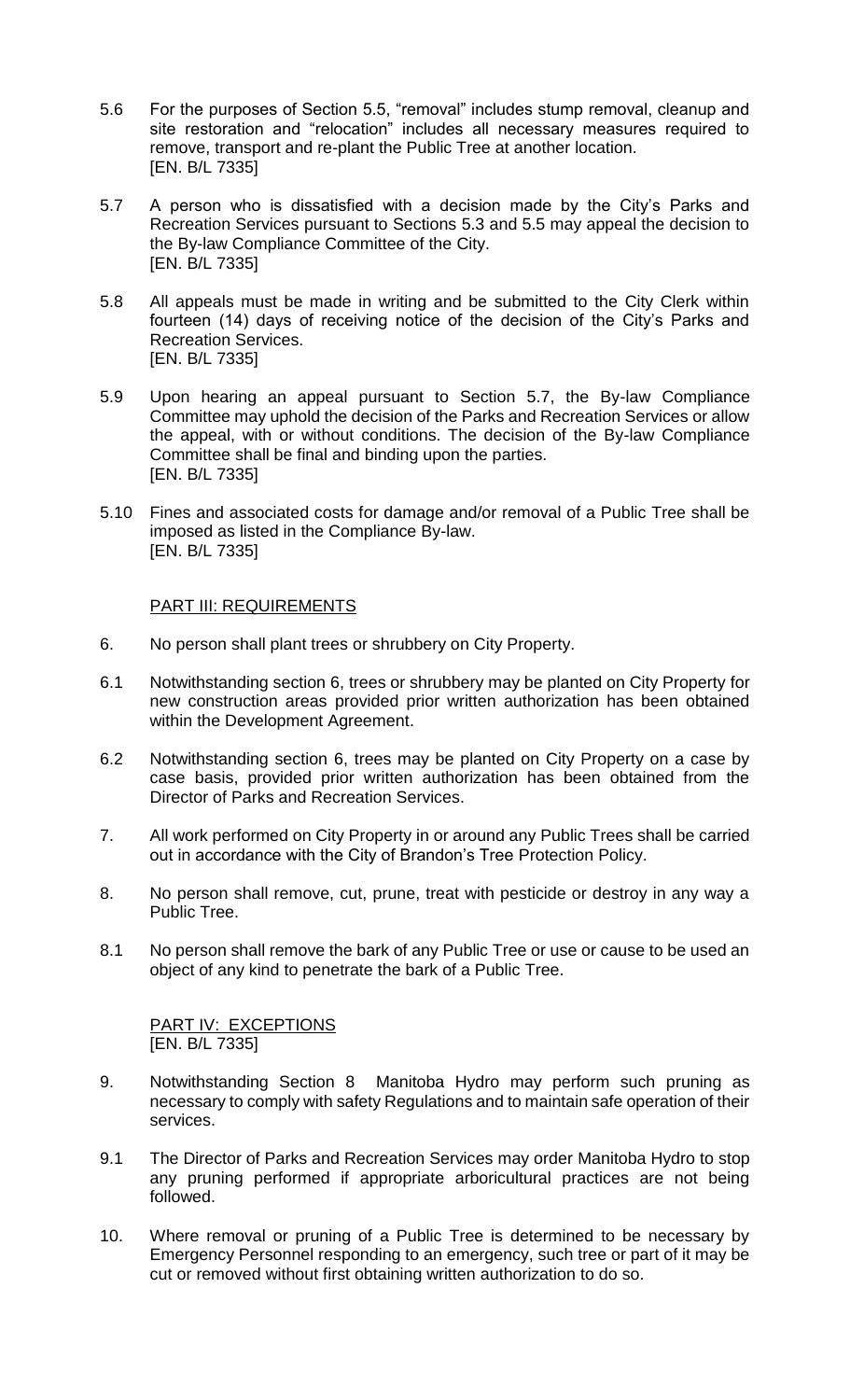10.1 Emergency Personnel shall notify the Director of Parks and Recreation Services of the emergency and work done on or damage to the public tree as soon as possible but no later than three days after the removal or pruning of the tree.

PART V: PROTECTION OF TREES AND PUBLIC LAND [EN. B/L 7335]

- 11. No person shall, by any means, attach a sign or poster to any public tree.
- 12. No person shall attach electrical cord to a public tree.
- 13. No person shall use a public tree to secure any object.
- 14. No person shall put anything in the branches of a public tree or cause anything to be put in the branches of a public tree.
- 14.1 Notwithstanding section 14, a person may place strings of lights and ornaments in a public tree during the months of October, November, December and January so long as doing so does not injure or damage the public tree, and the location of lights and electrical cords do not violate any other Regulation or By-law and does not create a safety hazard.
- 14.2 Notwithstanding section 14.1 lights or ornaments left in public trees after January will be removed at the home owners' expense should they interfere with the City's Tree Maintenance Program.

PART VI: ORDERS [AM. B/L 7335]

- 15. Any person who contravenes, or refuses, neglects, omits, or fails to obey the provisions of this By-law and damages a public tree is deemed to be in contravention of this By-law and subject to the enforcement provisions set out in the City's Compliance By-law. [AM. B/L 7335]
- 16. Where a By-law Enforcement Officer believes on reasonable and probable grounds that a person has contravened any provision of this By-law, the By-law Enforcement Officer shall issue in writing such notices or orders as may be necessary to inform the owner/occupier where a contravention of this By-law has been observed, and must in such notice or order designate a time within which such correction contravention shall be made. [AM. B/L 7335]

PART VII: PENALTIES [AM. B/L 7335]

- 17. Any person who does not comply, or improperly complies, or only partly complies with a Notice within the time frame, will be subject to the full costs associated with the City taking the necessary steps to remedy the violation.
- 17.1 Any items removed pursuant to section 17, if deemed of value, will be removed to a place of safe keeping, and returned to the owner/occupier once all costs have been recovered.
- 17.2 Any person who contravenes any provision of this By-law that results in the loss of, or damage to a protected or specimen tree is subject to a fine(s) as specified in the Compliance By-law. [EN. B/L 7335]